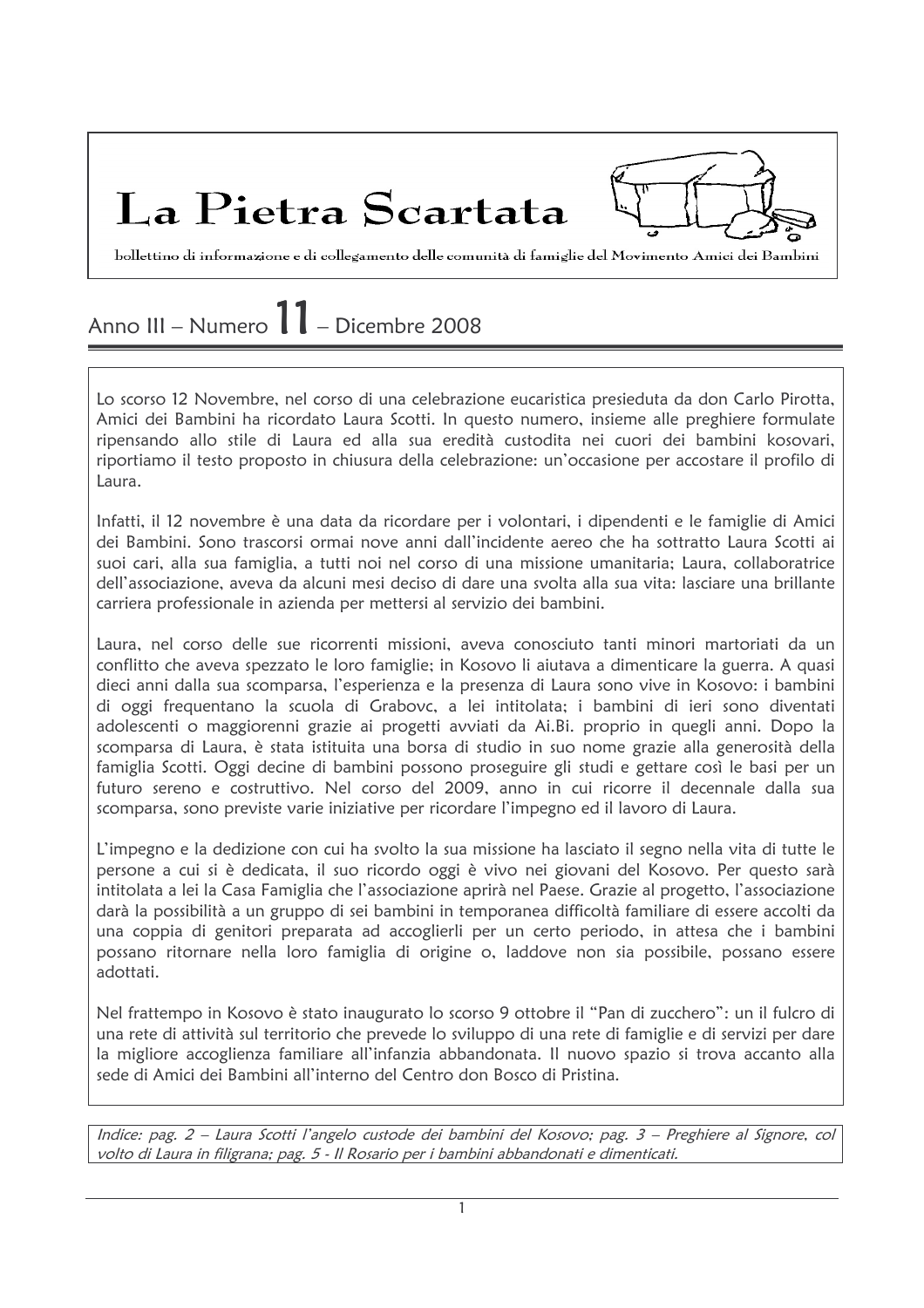# Laura Scotti



# l'angelo custode dei bambini del Kosovo

anticipiamo un brano, curato da Francesca Mineo, del libro dedicato a Laura Scotti attualmente in preparazione

Ancora una volta, Kosovo. È la quinta, ma ogni volta mi sembra la prima e non vorrei tornare a casa, malgrado tutto e tutti. Non so cos'abbia questo paese. La gente mi ha catturato, i bambini mi hanno stregato. Non lasciano i miei pensieri ... chissà.

Però, che bello. Ho trovato la mia strada.

È stata la scelta giusta. Ho vinto anche questa paura e ho trovato un sentiero diverso. Anzi, mi sembra di tornare a casa ogni volta, da un sentiero diverso.

Peccato non si veda nulla fuori dal finestrino.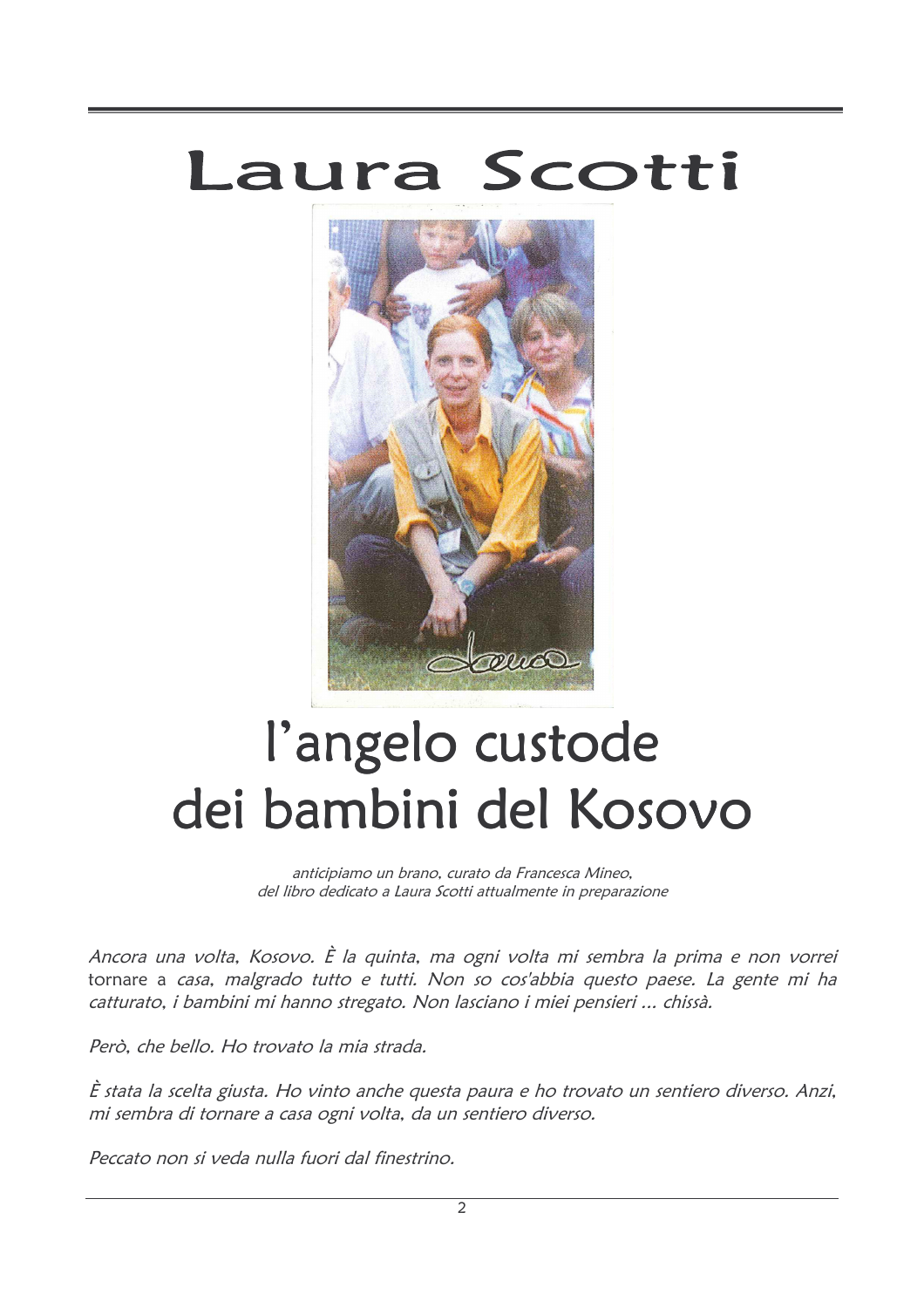Eppure è così bello il Kosovo, soprattutto verso la Serbia o il Montenegro, con quelle colline e i boschi che sembrano circondare un villaggio di hobbit, come nei libri di Tolkien.

Malgrado la guerra, le case bruciate, la desolazione, la sofferenza ... questo è un paese che può farcela. Dobbiamo aiutarlo.

Chissà se siamo sopra Peja, il villaggio dove abiti.

Bambini ... forse se non li hai, li ami di più.

Sono stati i tuoi occhi indagatori a inchiodarmi, Dafina, mi hai messo spalle al muro. È stato allora che mi sono arresa. Quello sguardo tagliente mi aveva ferito l'anima, fin da quando ti ho scorto in mezzo a tanti ragazzini, sporchi, denutriti, le scarpe disfatte. E tu, chiusa nel dolore per aver perso in guerra tuo padre e non sapere nemmeno dove si trovi, adesso.

Ti ho osservato l'ultima volta, mentre scrutavi il tuo mondo con occhi coraggiosi e implacabili. E tu eri sempre accanto a me, qualsiasi cosa facessi. "Non posso portati in Italia, Dafina! hai la tua mamma, qui!". Quante volte te l'ho ripetuto...

Ho sentito le tue paure. Tremavi dentro, anche se fuori sei sempre stata una roccia. In quei giorni di luglio dicevi che non temevi le bombe, che sarebbero passate, cadute sempre un po' più lontano da dove eravamo noi. Io facevo segno di sì con la testa, ma dentro avevo più paura di te. Eppure è vero, avevi ragione tu, Bisogna fidarsi della vita, anche quando ci fa strani scherzi.

Potresti essere mia figlia, sai? Di fatto lo sei stata dal primo momento, per me.

Tutti voi bambini avete fame di famiglia, di tranquillità, di vita semplice, di cose belle di cui parlare, di giochi e corse in cortile. Ti ricordi quante canzoni ti ho insegnato? e i giochi? Guardie e ladri era il tuo preferito o forse no, di Albina, tua sorella.

"Lasciamoli giocare in pace", dice il nostro spot pubblicitario. Magari tu potessi farlo. Ma un giorno sarà così, vedrai.

Finalmente quello che faccio ha un senso. Voglio che la gente veda, capisca, si renda conto. Vorrei fare di più, passare del tempo con te, le prossime estati del Kosovo. Ma verrò, a Capodanno, ormai l'ho deciso.

So che ogni tanto alzi gli occhi al cielo e pensi a quando tornerò. Ma non essere triste.

Immagina ... quella striscia rossa che vedi qualche volta, al tramonto, è una ciocca dei miei capelli.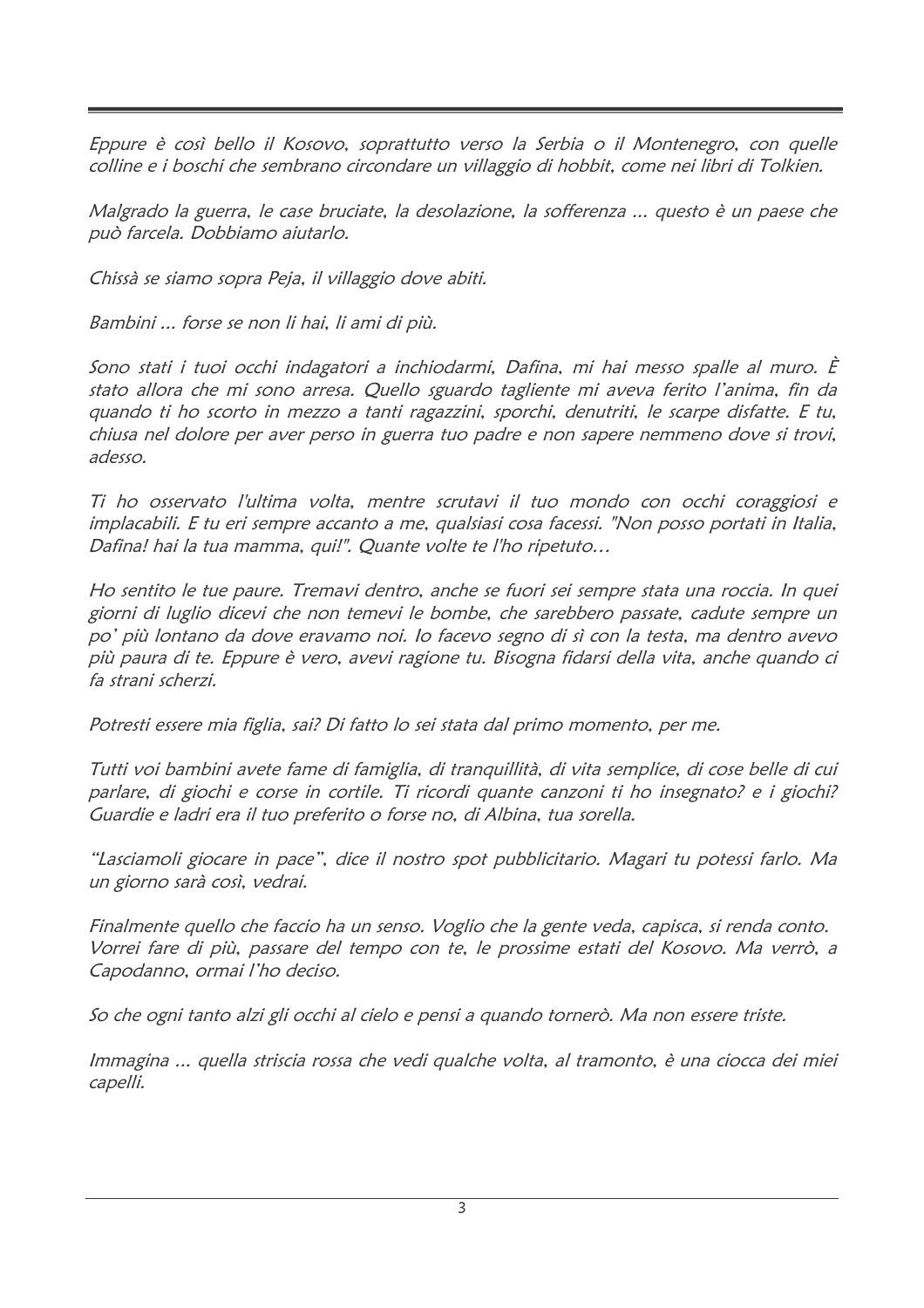# Preghiere al Signore, col volto di Laura in filigrana

Condividiamo le preghiere dei fedeli rivolte al Signore e proposte nel corso della Santa Messa celebrata in ricordo e suffragio di Laura:

- "Correva da noi e si univa subito ai nostri giochi. Era un'adulta che giocava come un bambino": perché la gioia di Laura sia nutrimento per il lavoro dei volontari espatriati di Amici dei Bambini, noi Ti preghiamo.
- "Ogni bambino che entra nella scuola di Grabovc sa chi era Laura Scotti e impara a conoscerla: una persona che ha condiviso la nostra sofferenza": perché, con l'esempio di Laura, impariamo a condividere ogni giorno la sofferenza silenziosa dei bambini abbandonati, noi Ti preghiamo.
- We "Non si risparmiava, dava tutta se stessa ai bambini. Si avvicinava a noi come se ci conoscesse da sempre": Laura Scotti vive ancora nel sorriso di tanti adolescenti, giovani e famiglie kosovare. Donaci, Signore, la capacità di aprire il cuore all'accoglienza.
- "Da grande vorrei viaggiare, andare in altri paesi come il Kosovo, per poter aiutare gli altri come ha fatto Laura": perché tanti giovani possano abbracciare la scelta di Laura Scotti.
- "Laura era una di noi, un'amica. È stata 'tutto', come avere una sorella accanto, nel momento più terribile": perché non sia la paura a guidare i nostri passi, ma il desiderio di aprirsi agli altri, noi Ti preghiamo.

È in libreria il secondo numero di "Lemà sabactàni?" coi contributi di

#### **ANTONELLA FRACCARO** La qualità spirituale dell'esperienza adottiva

#### e di LUCA BRESSAN

la logica abbandono-accoglienza come paradigma dell'esperienza ecclesiale

Un nuovo luogo per la teologia. "Lemà sabactàni?" è la rivista semestrale di approfondimento teologico e culturale che affronta le esperienze dell'abbandono e dell'accoglienza nell'adozione, nella prospettiva di individuarne il significato cristiano a partire dal grido di Gesù, pronunciato prima di spirare sulla croce: "Elì, Elì, lemà sabactàni?"

La Rivista è in vendita nelle librerie Àncora e presso tutte le sedi di Ai.Bi. Amici dei Bambini i fascicoli possono essere acquistati anche via internet Per informazioni e abbonamenti: tel. 02988221 - www.aibi.it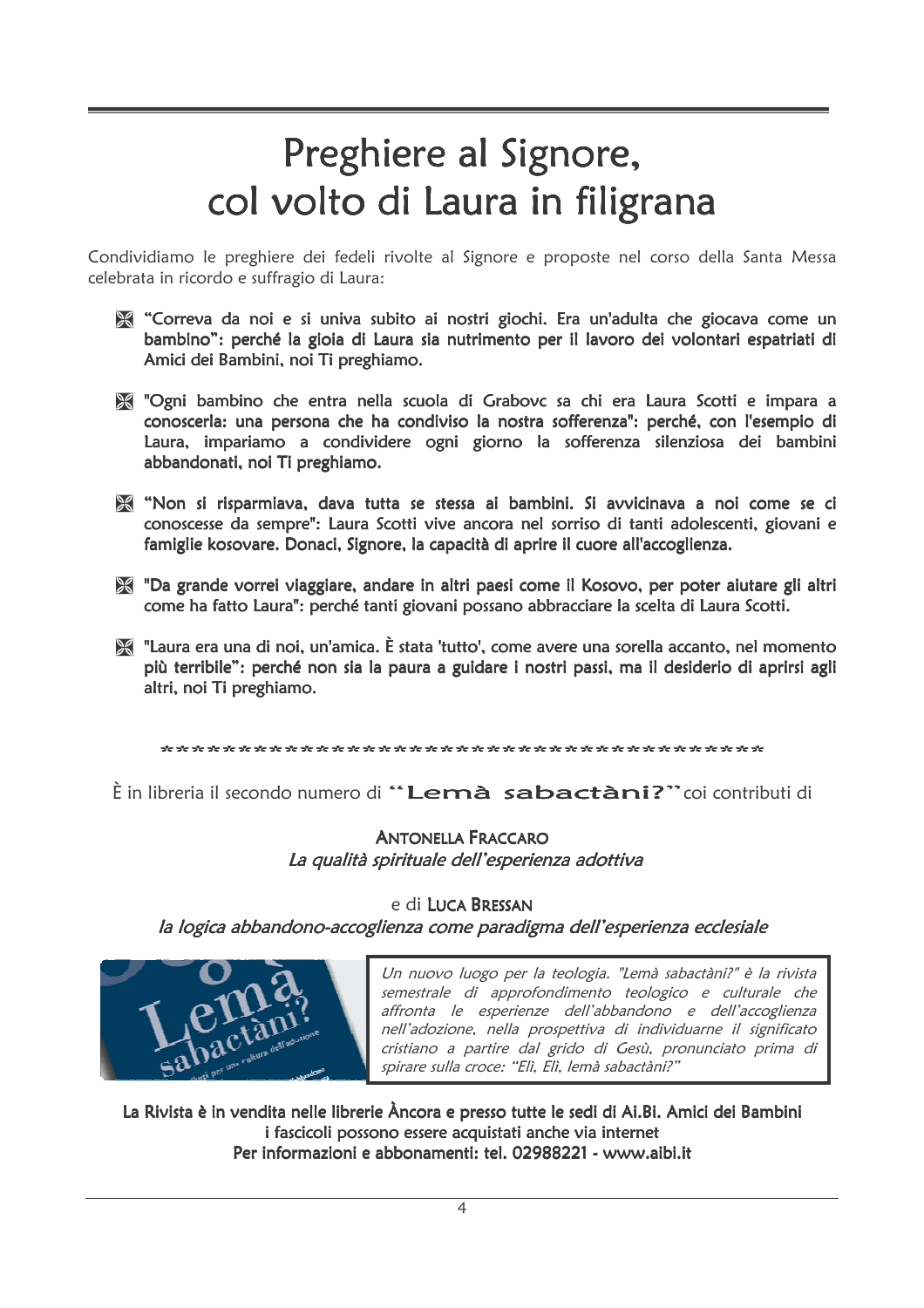Il Rosario per i bambini abbandonati e dimenticati del mese di Dicembre

## «Il miracolo dello Spirito»

dal Vangelo secondo Marco (1,6-8)

"Dopo di me viene uno che é più forte di me e al quale io non son degno di chinarmi per sciogliere i legacci dei suoi sandali. Io vi ho battezzati con acqua, ma Egli vi battezzerà con lo Spirito"

## Commento

Talmente innamorati e affascinati dalla certezza della ragione, oggi rasenta quasi il ridicolo affermare di affidarsi a qualcosa che non sia il prodotto della nostra mente. Tutto deve essere compreso, sezionato, illustrato secondo le direttrici, lineari e definite, della razionalità, anche laddove quest'ultima rivela un suo drammatico limite. Ed è cosi che a fronte dell'inaspettato fallimento di una terapia medica, crediamo ancora, nonostante tutto, nelle capacità e nel potere di un altro uomo: la nostra speranza, che anela di spirito, viene mortificata e resa prigioniera di uno spazio sconosciuto.

Anche noi, oggi, di fronte al mistero di un bambino abbandonato accorriamo alla ricerca di umane sicurezze: la scienza di un medico specialista, la valutazione tecnica di una psicologa, l'osservazione empirica di un operatore sociale ... e trepidiamo nell'attesa della loro sentenza.

Certo la nostra mente può comprendere, ma non sempre sa spiegare. Eppure una vita chiede di rinascere, misteriosamente, nelle nostre viscere: ma crediamo ancora nel miracolo dello Spirito?

I santi sono coloro che vengono insultati, coloro che non vengono capiti nelle loro scelte di vita, ostacolati in ciò che si prefiggono di realizzare; calunniati, derisi, abbandonati a loro stessi. Santo è chi, nonostante le difficoltà incontrate, le incomprensioni, la solitudine in cui viene lasciato, non demorde dal raggiungere il sogno della sua vita: l'accoglienza di un bambino abbandonato.

Come non ricordarsi dei sorrisi ironici di chi riduceva la nostra scelta adottiva all'atto egoistico di una coppia senza figli? O degli interminabili vagli da parte di chi voleva analizzare, scomporre, indagare se il nostro gesto di amore fosse stato ben ponderato e maturato? Ma come può un atto di amore essere giudicato e valutato?

E la nostra pazienza, l'infinita pazienza: quando il mondo sembrava crollarti addosso e nessuno ti porgeva una mano; quando il futuro di nostro figlio dipendeva da uno stupido pezzo di carta la cui firma veniva rimandata di settimana in settimana.

Come dimenticare l'umiliazione subita nel consegnare quella busta, trattati alla guisa di acquirenti di un prezioso prodotto di contrabbando?